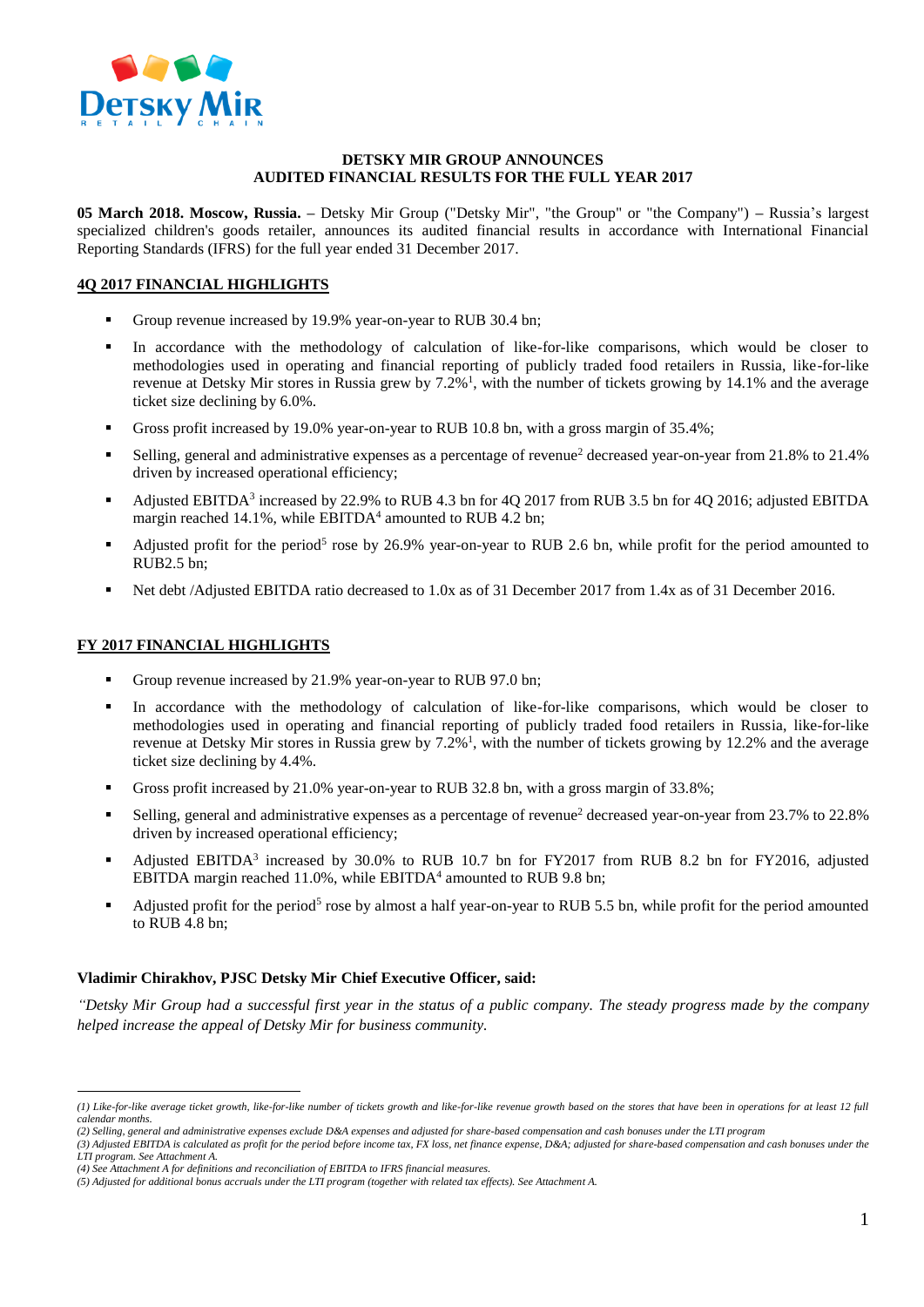*Despite Russia's retail market being under pressure, Detsky Mir managed to meet the expectations of its shareholders: the company outperformed its retail chain development plan by opening 104 stores and achieved the highest growth of like-for-like sales among publicly-traded Russian retailers. As a result, Detsky Mir's consolidated revenue in 2017 increased by 22% to RUB 97.0bn, enabling the company to strengthen its leadership in the Russian children's goods retail market.* 

*Detsky Mir's sales volumes were also boosted by the successful implementation of projects aimed at improving online sales and resulting in a more than 50% increase in revenue from the e-commerce business. In 2017, Detsky Mir's online store had more than 133m visits and delivered more than 2.4m online orders. The share of Detsky Mir's online business in total revenue increased to 4.8%.* 

In 2017, the company continued to pursue its strategy aimed at enhancing operational efficiency, first of all, by improving *productivity and cutting rental costs. Automation of business processes and introduction of new software enabled the company to cut time spent per transaction and reduce labour input per business process. As a result, selling, general and administrative expenses as percentage of revenue decreased by 0.9 p.p., with adjusted EBITDA margin reaching a record high of 11%.* 

*Moreover, thanks to its "asset light" business strategy, i.e. development of the retail chain on the basis of a rental business model, Detsky Mir managed to increase returns on invested capital to 86% in 2017.* 

*Detsky Mir increased its adjusted profit for the period by almost 50% to RUB 5.5bn and distributed RUB 4.8bn in dividends, a record-high amount.* 

*The Company will continue acting as a consolidator of the children's goods retail market due to its unique and diversified product range, affordable prices and a well-developed online sales channel. Detsky Mir retail chain has considerable growth potential in Russia and Kazakhstan and we plan to open at least 250 more stores in the medium term. Our management will do its best to ensure that our shareholders get a high return on their investments in the company."*

#### **Guidance**

 $\overline{a}$ 

The company's management team plans to open at least 250 new Detsky Mir stores with a minimum IRR of 40% in the next 4 years. In 2018, the company expects that its like-for-like sales in Russia can grow faster than the children's goods market in general and remain at single digits due to an increase in the number of tickets.

Another key strategic goal of the Group is boosting its operational efficiency and maintaining adjusted EBITDA margin at double-digit levels in the medium term.

Within the framework of Russian accounting standards the company's management will recommend distributing the whole profit for the period as dividends according to the results of 2017.

# **KEY FINANCIAL & OPERATING HIGHLIGHTS**

#### **Key Operating Highlights**

| Indicator                                              |          | 31.12.2017<br>622 |              | 31.12.2016     |                | $\Delta$ , % |  |
|--------------------------------------------------------|----------|-------------------|--------------|----------------|----------------|--------------|--|
| <b>Number of stores</b>                                |          |                   |              | 525            |                | 18,5%        |  |
| Detsky Mir                                             |          | 578               |              | 480            |                | 20,4%        |  |
| <b>ELC</b>                                             |          | 44                |              | 45             |                | $-2,2%$      |  |
| Selling space ('000, sq.m.)                            |          | 688               |              | 596            |                | 15,4%        |  |
| Like-for-like Growth                                   | 4Q 2017  | 4Q 2016           | $\Delta$ , % | <b>FY 2017</b> | <b>FY 2016</b> | $\Delta$ , % |  |
| Like-for-like revenue growth <sup>6</sup>              | $7.2\%$  | $9.0\%$           | (1.8 p.p.)   | $7.2\%$        | 12.3%          | (5.1 p.p.)   |  |
| Like-for-like number of tickets<br>growth <sup>6</sup> | 14.1%    | 7.2%              | 6.9 p.p.     | 12.2%          | $6.0\%$        | 6.2 p.p.     |  |
| Like-for-like average ticket growth <sup>6</sup>       | $-6.0\%$ | 1.7%              | (7.7 p.p.)   | $-4.4\%$       | 5.9%           | (10.3 p.p.)  |  |

*(6) Like-for-like average growth, like-for-like number of tickets growth and like-for-like revenue growth based on the stores that have been in operations for at least 12 full calendar months.*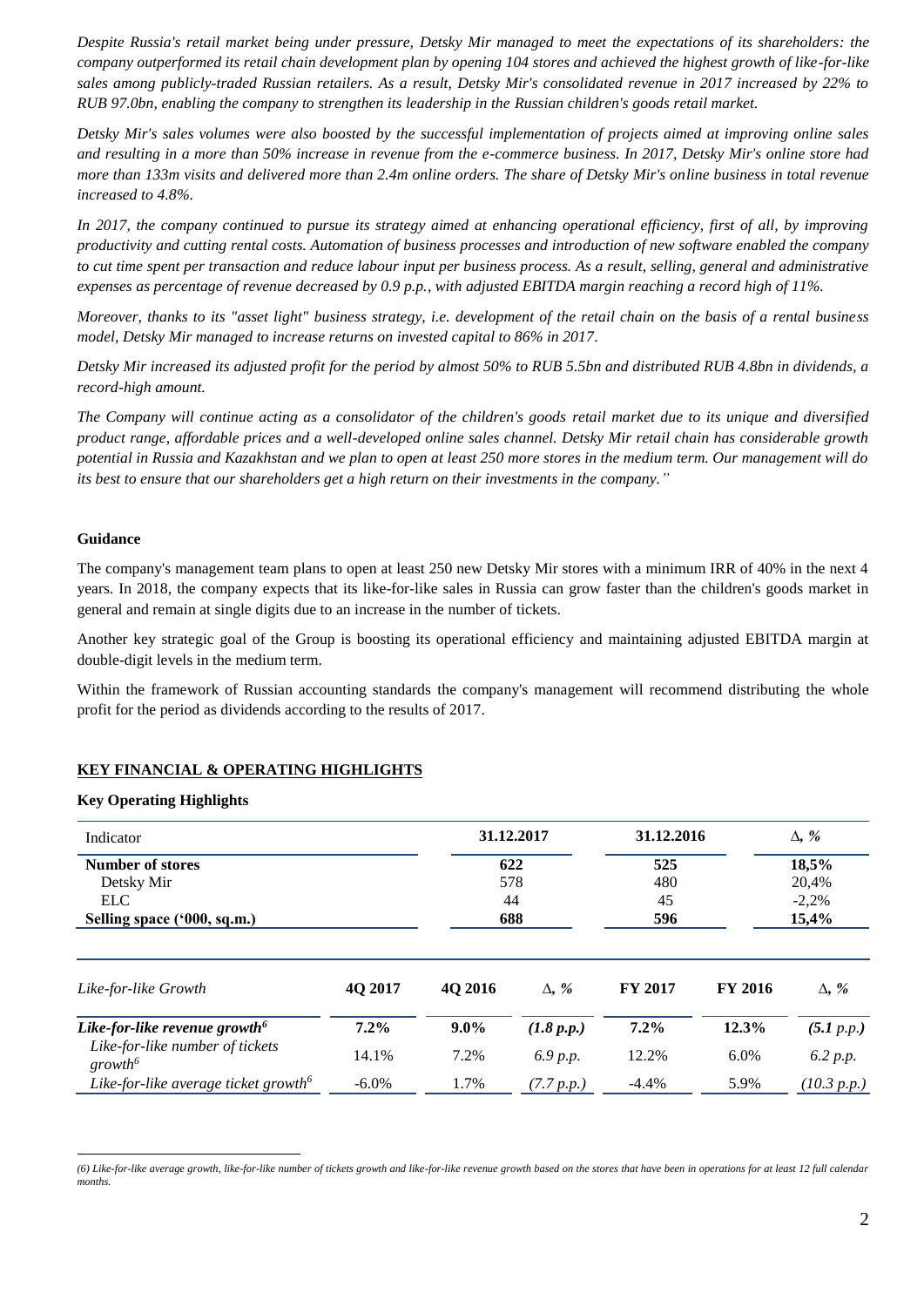### **Key Financial Highlights**

| Russian Ruble (RUB), million        | 4Q 2017  | 4Q 2016  | $\Delta$ , % | <b>FY 2017</b> | <b>FY 2016</b> | $\Delta$ , % |
|-------------------------------------|----------|----------|--------------|----------------|----------------|--------------|
| <b>Revenue</b>                      | 30,354   | 25,321   | 19.9%        | 97,003         | 79,547         | 21,9%        |
| Online store                        | 2,002    | 1,115    | 79.6%        | 4,637          | 2.776          | 67.0%        |
| <b>Gross profit</b>                 | 10,750   | 9,033    | 19.0%        | 32,798         | 27,108         | 21,0%        |
| Gross profit margin,%               | 35.4%    | 35.7%    | $-0.3\%$     | 33.8%          | 34.1%          | $-0.3\%$     |
| SG&A                                | (6,483)  | (5,531)  | 17.2%        | (22, 127)      | (18, 884)      | 17.2%        |
| % of revenue                        | $-21.4%$ | $-21.8%$ | 0.5%         | $-22.8%$       | $-23.7%$       | $0.9\%$      |
| <b>EBITDA</b>                       | 4,170    | 3,572    | 16.8%        | 9,842          | 8,195          | 20,1%        |
| EBITDA margin, %                    | 13.7%    | 14.1%    | $-0,4%$      | 10.1%          | 10.3%          | $-0.2\%$     |
| <b>Adjusted EBITDA</b>              | 4,290    | 3492     | 22.9%        | 10,663         | 8,203          | 30.0%        |
| Adjusted EBITDA margin, %           | 14.1%    | 13.8%    | $0.3\%$      | 11.0%          | 10,3%          | $0.7\%$      |
| Profit for the period               | 2,531    | 2,135    | 18.6%        | 4,844          | 3,820          | 26.8%        |
| Profit margin, %                    | 8.3%     | 8.4%     | $-0.1\%$     | 5.0%           | 4.8%           | $0.2\%$      |
| Adjusted profit for the period      | 2,628    | 2,071    | 26.9%        | 5,501          | 3,826          | 43.8%        |
| Adjusted profit margin, %           | 8.7%     | 8.2%     | 0.5%         | 5.7%           | 4.8%           | 0.9%         |
| Net debt                            | 10,436   | 12,193   |              | 10,436         | 12,193         |              |
| Net debt / EBITDA                   | 1.1      | 1.5      |              | 1.1            | 1.5            |              |
| <b>Adjusted Net debt</b>            | 10,436   | 11,133   |              | 10,436         | 11,133         |              |
| Adjusted Net Debt / adjusted EBITDA | 1.0      | 1.4      |              | 1.0            | 1.4            |              |

Additional information is available on the Company's corporate website www.corp.detmir.ru

\*\*\*

#### **Conference Call Information**

Detsky Mir's management will host a conference call today at 18:00 (Moscow time) / 15:00 (London time) / 10:00 (New York time) to discuss FY 2017 Audited IFRS Financial Results.

The dial-in numbers for the conference call are:

#### **Russia**

+7495 646 93 15 8 800 500 98 63 (toll-free)

**UK** +44 207 194 37 59 0800 376 61 83 (toll-free)

**USA** +1 646 722 49 16 8442 860 643 (toll-free)

**PIN:** 37 027 932#

The conference title: "Detsky Mir Group – FY 2017 Audited IFRS Financial Results".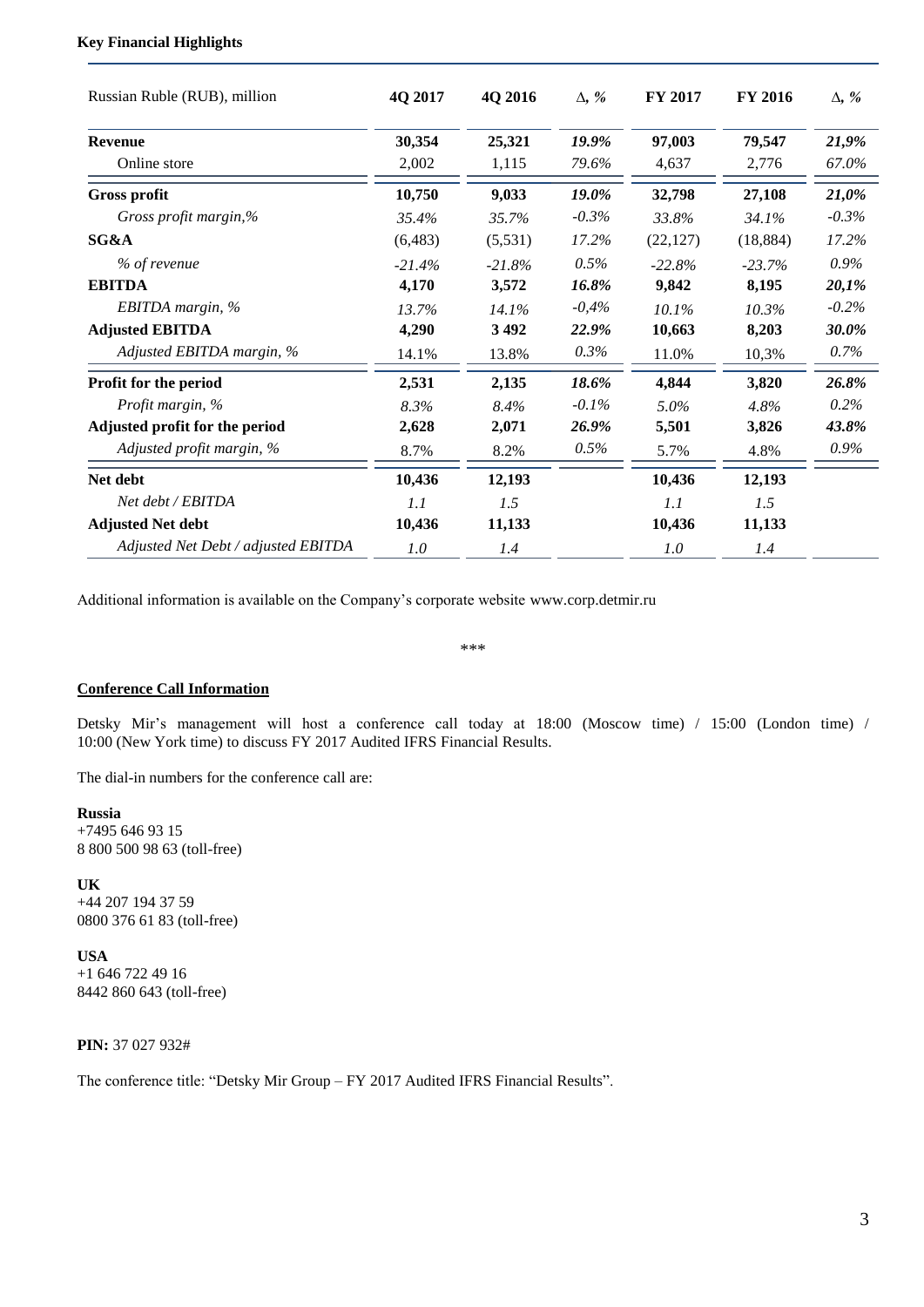#### **For additional information:**

**Nadezhda Kiseleva** Head of Public Relations Office: +7-495-781-0808, ext. 2041 Cell: +7-985-992-7857 nkiseleva@detmir.ru

**Sergey Levitskiy** Head of Investor Relations Office: +7-495-781-0808 ext. 2315 Cell: +7-903-971-4365 slevitskiy@detmir.ru

**Detsky Mir Group** (MOEX: DSKY) is Russia's largest specialized children's goods retailer. The company operates a network of 622 stores, including 556 Detsky Mir stores in Russia and 22 in Kazakhstan located in 219 cities, as well as 44 ELC (Early Learning Centre) stores in Russia. The total selling space as of 31 December 2017 was approximately 688,000 square meters.

In accordance with the audited Financial Statements under IFRS Group revenue amounted to RUB 97.0 bn for FY 2017. Adjusted EBITDA totaled RUB 10.7 bn and adjusted profit for the period amounted to RUB 5.5 bn for FY 2017.

Detsky Mir Group's shareholder structure as of the date of this announcement is as follows: PJSC Sistema<sup>7</sup> - 52.10%, Russia-China Investment Fund (RCIF) <sup>8</sup> - 14.03%, other shareholders owning less than 5% of the shares - 33.87%.

Lear more at www.detmir.ru, corp.detmir.ru, elc-russia.ru.

#### **Disclaimer**

 $\overline{a}$ 

Some of the information in these materials may contain projections or other forward-looking statements regarding future events or the future financial performance of Detsky Mir. You can identify forward looking statements by terms such as "expect", "believe", "anticipate", "estimate", "intend", "will", "could," "may" or "might" the negative of such terms or other similar expressions. Detsky Mir wishes to caution you that these statements are only predictions and that actual events or results may differ materially. Detsky Mir does not intend to update these statements to reflect events and circumstances occurring after the date hereof or to reflect the occurrence of unanticipated events. Many factors could cause the actual results to differ materially from those contained in projections or forward-looking statements of Detsky Mir, including, among others, general economic conditions, the competitive environment, risks associated with operating in the Russian Federation, rapid technological and market change in the industries Detsky Mir operates in, as well as many other risks specifically related to Detsky Mir and its operations.

*<sup>(8)</sup> PJSC Sistema is a publicly-traded diversified Russian holding company serving over 100 million customers in the sectors of telecommunications, high technology, pulp and paper, radio and space technology, banking, retail, mass media, tourism and healthcare services. Founded in 1993. Sistema's global depositary receipts are listed under the symbol SSA on the London Stock Exchange. Sistema's ordinary shares are listed under the ticker AFKS on Moscow Exchange.*

*<sup>(9)</sup> RCIF is an equity fund established by the Russian Direct Investment Fund (RDIF) and China Investment Corporation (CIC), hold its stake in PJSC Detsky Mir through its funds: FLOETTE HOLDINGS LIMITED and EXARZO HOLDINGS LIMITED.*